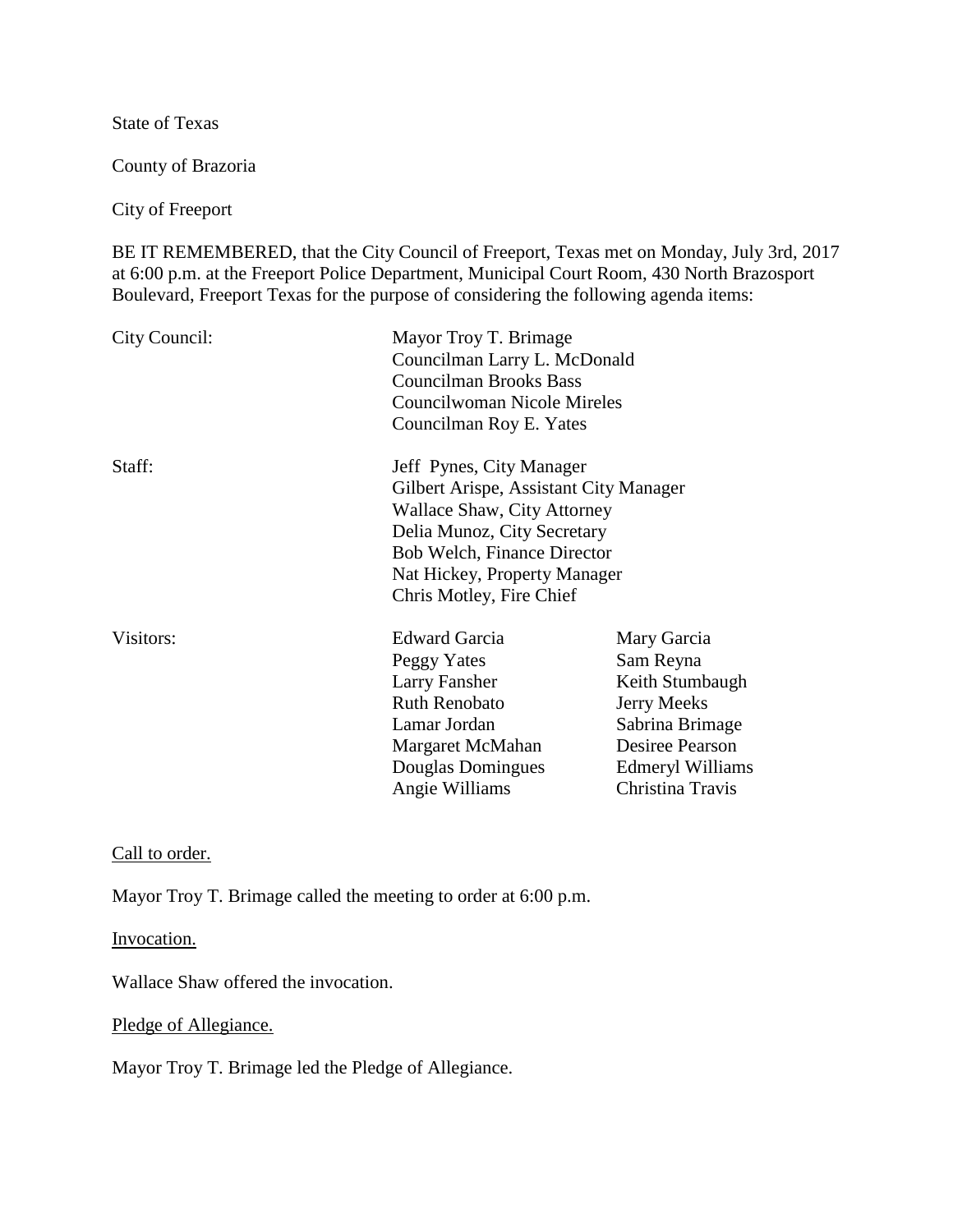### Attending citizens and their business.

Douglas Domingues of 1314 W. 5<sup>th</sup> Street, spokesperson of the Concerned Citizens of Freeport stated that in 2015 the City budgeted 4.3 million for infrastructure repair and improvements and last year 2016 was another 2 million budgeted. As of 2015 the City has spent a small fraction of those budget amounts on streets, drainage and sewer repair. The 2<sup>nd</sup> Street repaving was postponed; another unfinished project. The City is debating whether to spend \$200,000 on a downtown parking lot project. A project that is not priority for the majority of Freeport citizens. A member of the Concerned Citizens complained that she had no drainage, no flushing toilets, could not wash clothes, and other families had similar complaints. One family keeps portable toilets in their back yard. They would like the City to hire an engineer to solve sewer and storm water drainage problems.

Mayor Troy T. Brimage stated the problem with Mrs. Varnado was addressed immediately. He thanked Mr. Meeks for fixing the drainage on her side. Mayor Troy T. Brimage met with Jerry Meeks of Veolia Water and discussed an extensive plan, addressing sewer/drainage problems, starting from the worst case and working down.

# Consideration of approving the June 19, 2017 Council Minutes.

On a motion by Councilman Bass, seconded by Councilman McDonald, with all present voting "Aye", Council unanimously approved the June 19, 2017 Council Minutes.

Consideration of selling the City's interest on Block 8, Lots 3 & 4, known as 108 South Ave. B, Velasco Townsite, Tax Id. 8110-0090-000.

On a motion by Councilman McDonald, seconded by Councilman Bass, with all present voting "Aye", Council unanimously approved selling the City's interest on Block 8, Lots  $3 \& 4$ , known as 108 South Ave. B, Velasco Townsite, Tax Id. 8110-0090-000.

Consideration of selling the City's interest on Block 774, Lot 24, known as 1623 N. Ave. M, Velasco Townsite, Tx. Id. 8110-3789-000.

On a motion by Councilman Yates, seconded by Councilman McDonald, with all present voting "Aye", Council unanimously approved selling the City's interest on Block 774, Lot 24, known as 1623 N. Ave. M, Velasco Townsite, Tx. Id. 8110-3789-000.

Consideration of selling the City's interest on Block 809, Lot 15, 18, 19, known as 1805- 1811-1813 North Ave. P, Velasco Townsite, Tax Id. 8110-4177-000.

On a motion by Councilwoman Mireles, seconded by Councilman McDonald, with all present voting "Aye", Council unanimously approved selling the City's interest on Block 809, Lot 15, 18, 19, known as 1805- 811-1813 North Ave. P, Velasco Townsite, Tax Id. 8110-4177-000.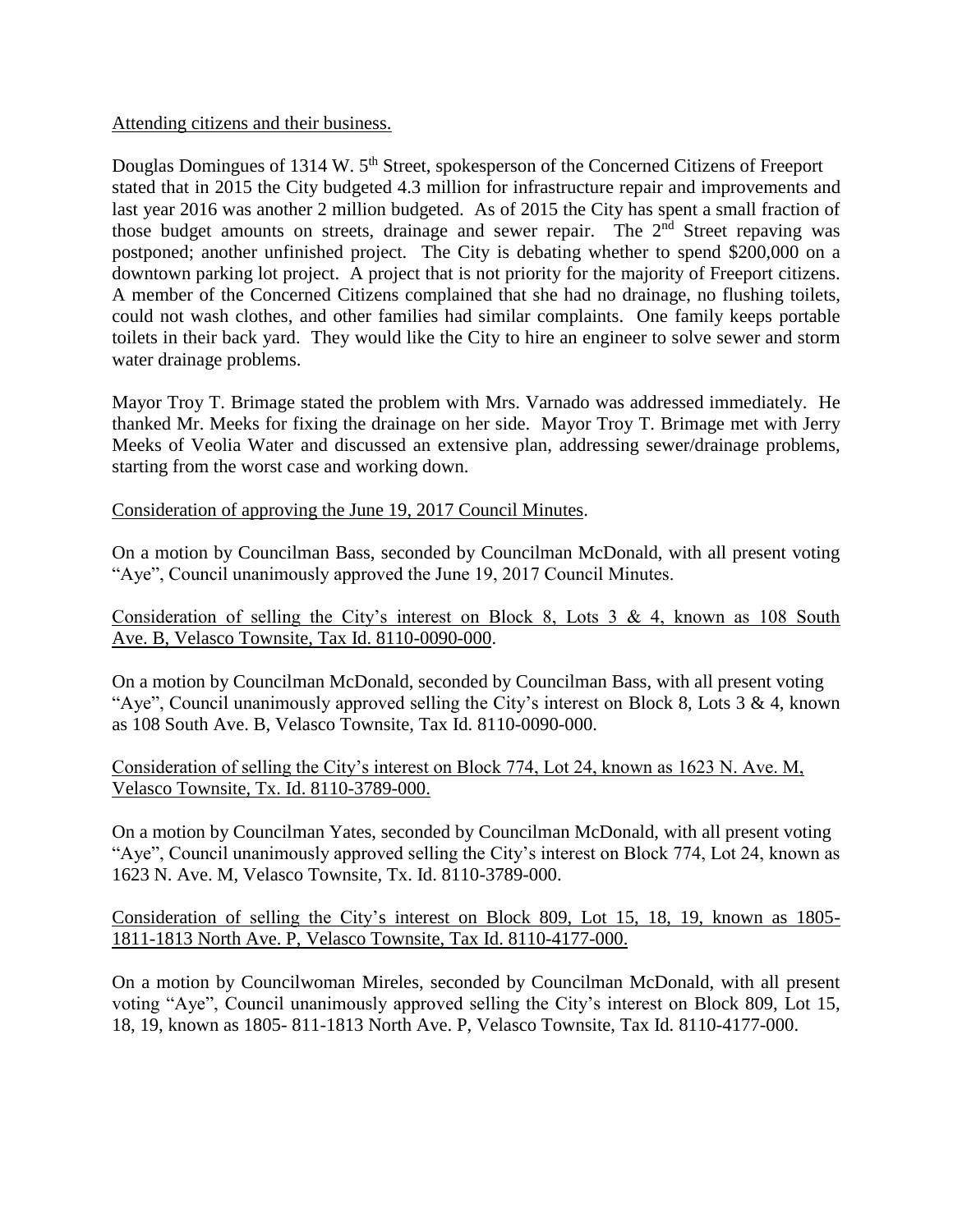Consideration of selling the City's interest on Block 37, Lot 24, knowns as 601 South Ave. H, Velasco Townsite, Tax Id. 8110-0418-000.

On a motion by Councilman Yates, seconded by Councilman McDonald, with all present voting "Aye", Council unanimously approved selling the City's interest on Block 37, Lot 24, knowns as 601 South Ave. H, Velasco Townsite, Tax Id. 8110-0418-000.

Consideration of approving Resolution No. 2017-2528 appointing a qualified person to the Senior Citizens Commission of said City; Jane Hawkins.

On a motion by Councilwoman Mireles, seconded by Councilman McDonald, with all present voting "Aye", Council unanimously approved Resolution No. 2017-2528 appointing a qualified person to the Senior Citizens Commission of said City; Jane Hawkins.

Consideration of approving Resolution No. 2017-2529 reappointing qualified persons to the Economic Development Corporation of said City; Mark Friudenberg, Jason Travis and Roy Yates.

On a motion by Councilwoman Mireles, seconded by Councilman McDonald, with all present voting "Aye", Council unanimously approved Resolution No. 2017-2529 reappointing qualified persons to the Economic Development Corporation of said City; Mark Friudenberg, Jason Travis and Roy Yates. Councilman Yates abstained from voting.

Consideration of approving the City Manager's request for consent to serve as a Signatory for the City to receive, review and execute a favorable electric energy agreement through its membership with the HGAC Energy Aggregation Group, a State of Texas recognized interlocal purchasing organization.

On a motion by Councilman Bass, seconded by Councilwoman Mireles, with all present voting "Aye", Council unanimously approved the City Manager's request for a consent to serve as a Signatory for the City to receive, review and execute a favorable electric energy agreement through its membership with the HGAC Energy Aggregation Group, a State of Texas recognized interlocal purchasing organization.

Consideration of approving and awarding the Disaster and /or Storm Recovery Services contract to Ashbritt Environmental as a primary contractor and DRC Emergency Services as the secondary contractor.

On a motion by Councilman Yates, seconded by Councilman Bass, with all present voting "Aye", Council unanimously approved Fire Chief Chris Motley's recommendation to award the Disaster and/or Storm Recovery Services contract to Ashbritt Environmental as a primary contractor and DRC Emergency Services as the secondary contractor.

Consideration of the approval of any action items discussed in the Executive Session.

Mayor Troy T. Brimage reconvened the formal session at 6:54 p.m. No action taken.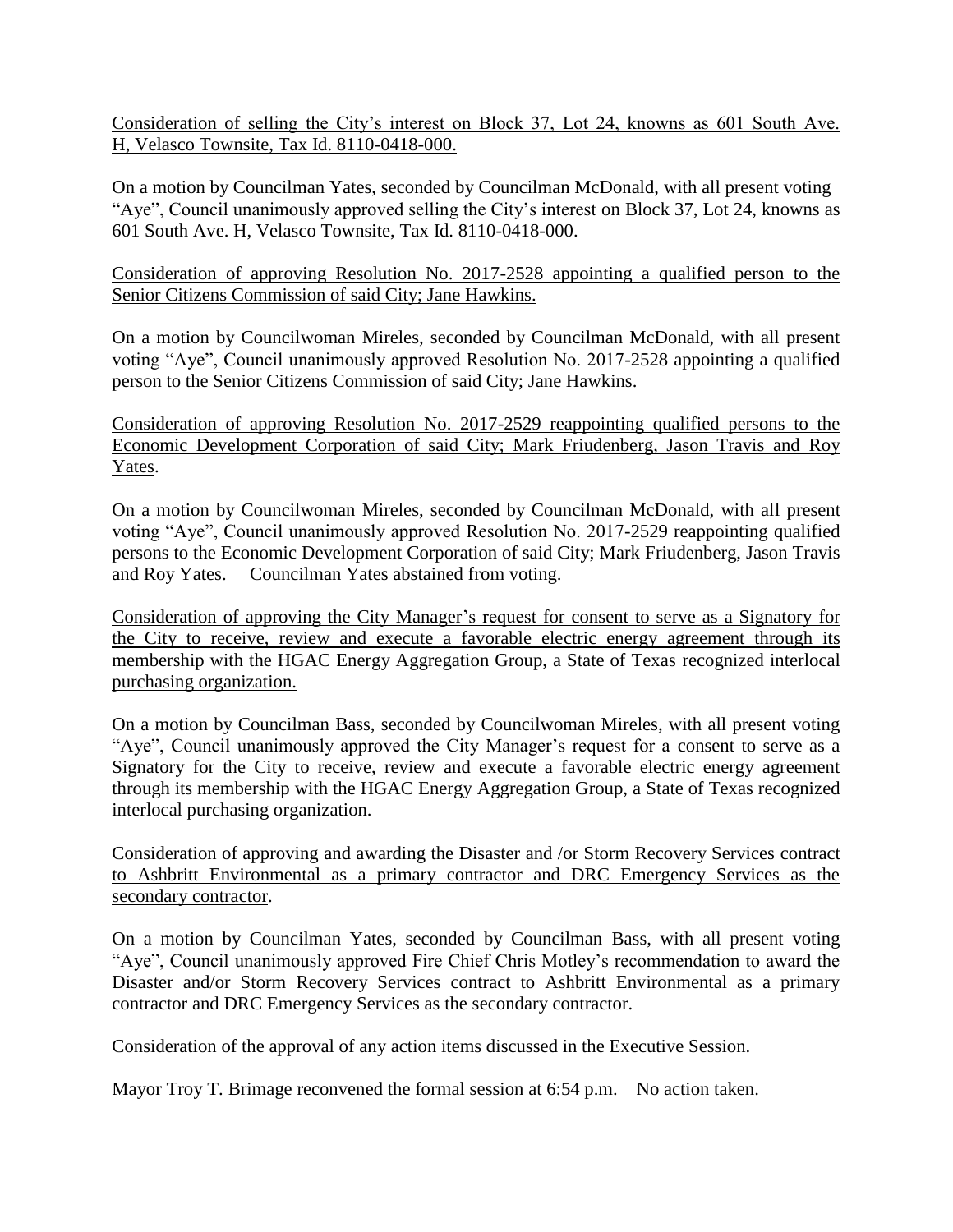### Work Session:

# Comments and discussion regarding Council Member Ward A.

Councilman McDonald commented on the Bryan Beach entryway and dumpster project completion. Finished paving West 7th, 9<sup>th</sup> and Magnolia. Drainage issues on 6th, 7th, 8th Street. The ditch along the railroad tracks has not been cleaned; slows down the water drainage.

### Comments and discussion regarding Council Member Ward B.

Councilman Bass' concern is on Velasco and  $2<sup>nd</sup>$  Street. Looking at the grade of  $5<sup>th</sup>$ ,  $6<sup>th</sup>$ ,  $\&$  7<sup>th</sup> Street. The alley between 5th and 6th Street, water getting in the garages. Serious sewer issues on 9th, 10th and 11th Street. Peppermint Park needs more lighting and more patrolling. Parking in front yards and sidewalks is a concern. He received a letter from the Velasco Drainage District about paving the levy road.

### Comments and discussion regarding Council Member Ward C.

Councilwoman Mireles' concern is the flooding on Victoria Street on the warehouse's side. She asked if the ditch on the north side belongs to the City or the Velasco Drainage District. The ditch needs cleaning/mowing.

#### Comments and discussion regarding Council Member Ward D.

Councilman Yates had one issue on trash and it was taken care of on the same day. He asked for the best way to track city's complaints. Mr. Pynes explained that the City has a link called GovQA on the City's web page. The best way to keep track of comments and complaints.

#### Discuss Council budget priorities for Fiscal Year 2017-2018.

Councilman Bass suggested employing a full time engineer or a contractor if it was cheaper for infrastructure repairs and improvements.

Councilman McDonald concurred and restoring the underground first before repairing streets.

Mayor Troy T. Brimage agreed that infrastructure is the main focus.

Mayor Troy T. Brimage closed the formal session and opened the Executive Session at 6:42 p.m.

Executive Session:

Section 551.071, Government Code:

Consultation with City Attorney concerning pending or contemplated litigation, settlement offers or other matters in which his duty to the City Council under the Texas Disciplinary Rules of Professional Conduct of the State Bar of Texas clearly conflicts with Chapter 551, Government Code, to wit: